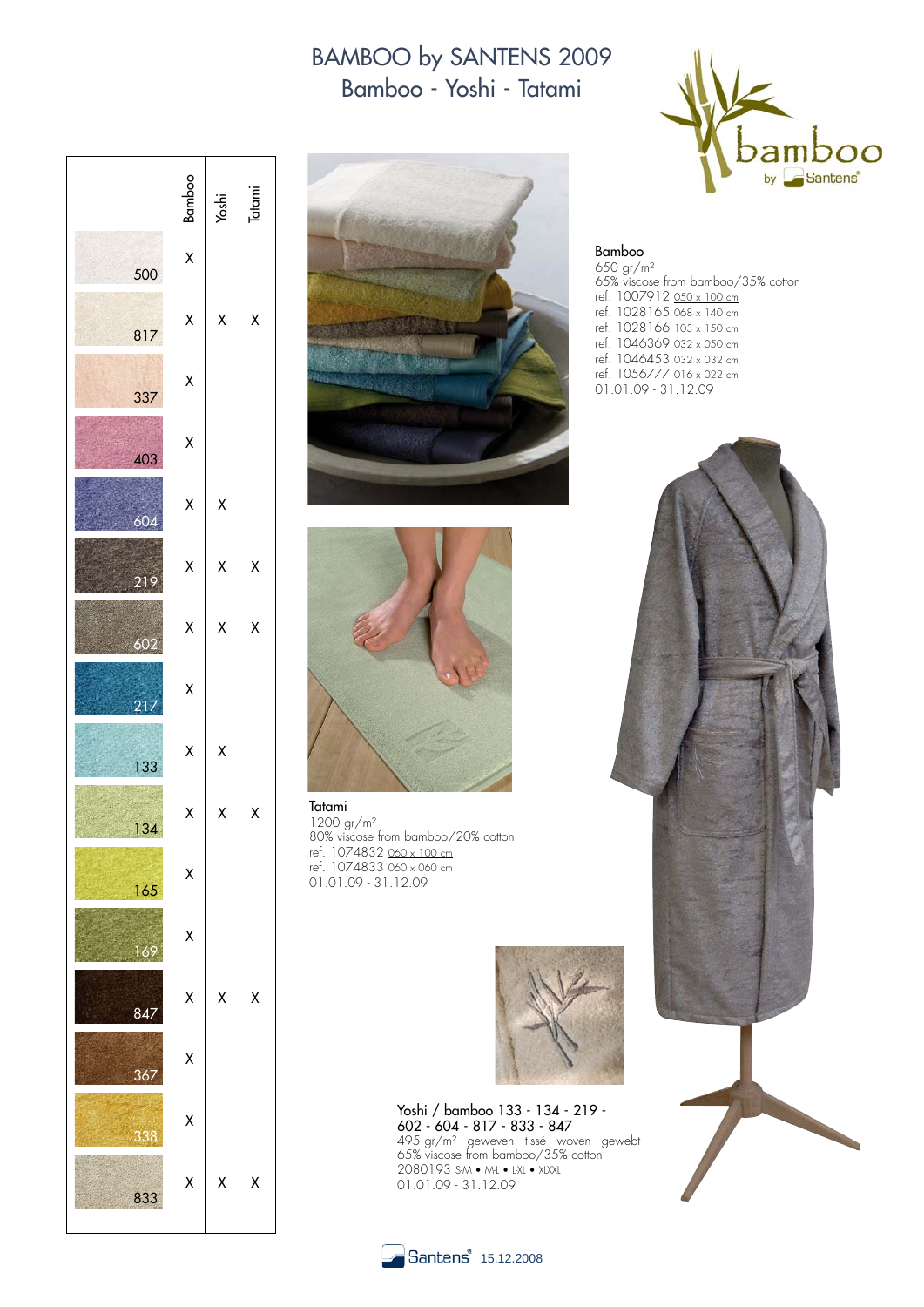## BAMBOO by SANTENS 2009 Bamboo





## Bamboo

650 gr/m² 65% viscose from bamboo 35% cotton ref. 1007912 050 x 100 cm ref. 1028165 068 x 140 cm ref. 1028166 103 x 150 cm ref. 1046369 032 x 050 cm ref. 1046453 032 x 032 cm ref. 1056777 016 x 022 cm 01.01.09 - 31.12.09



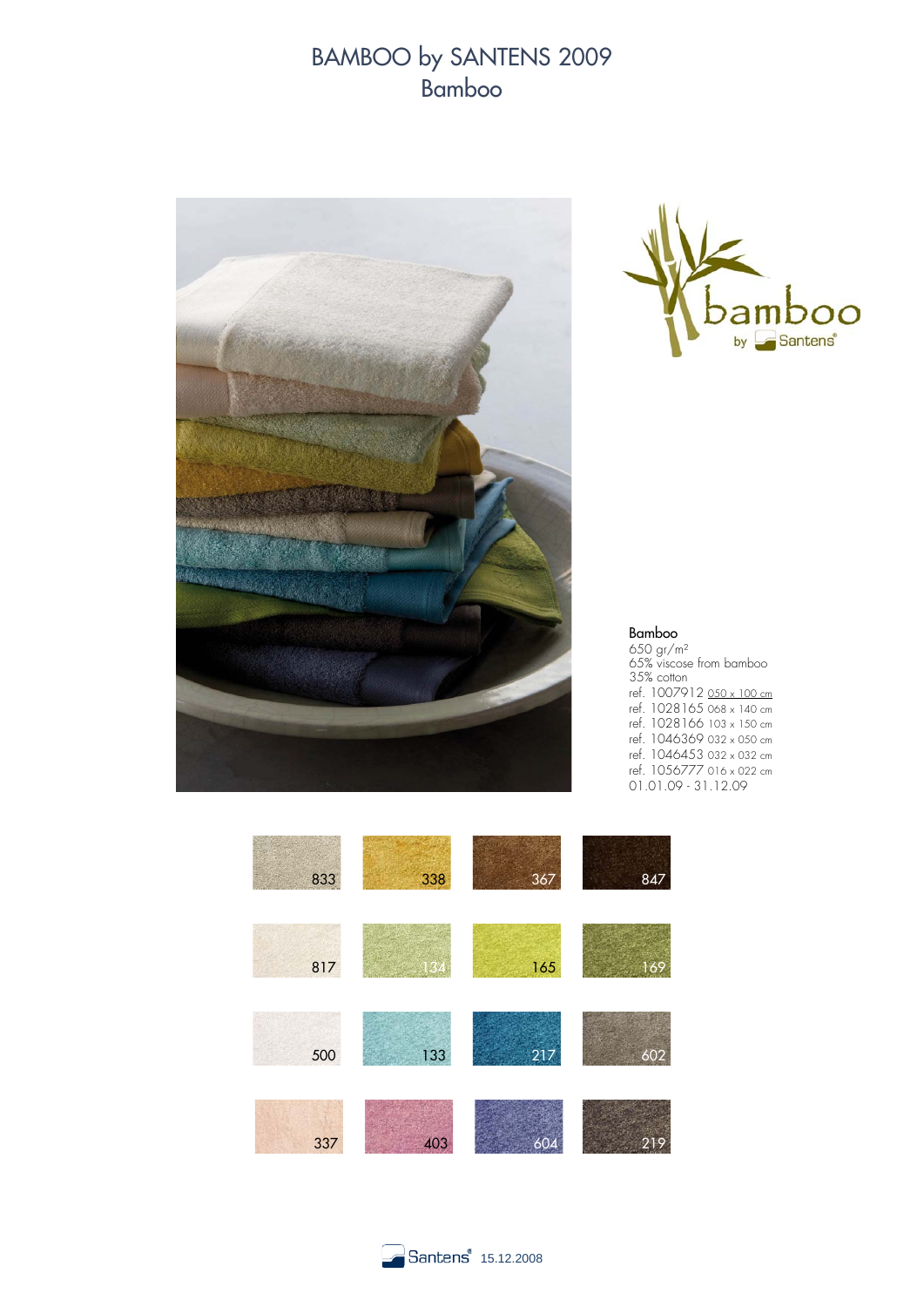BAMBOO by SANTENS 2009 Yoshi







Yoshi / bamboo 133 - 134 - 219 - <u>602</u> - 604 - 817 - 833 - 847 495 gr/m² - geweven - tissé - woven - gewebt 65% viscose from bamboo/35% cotton 2080193 S-M • M-L • L-XL • XLXXL 01.01.09 - 31.12.09